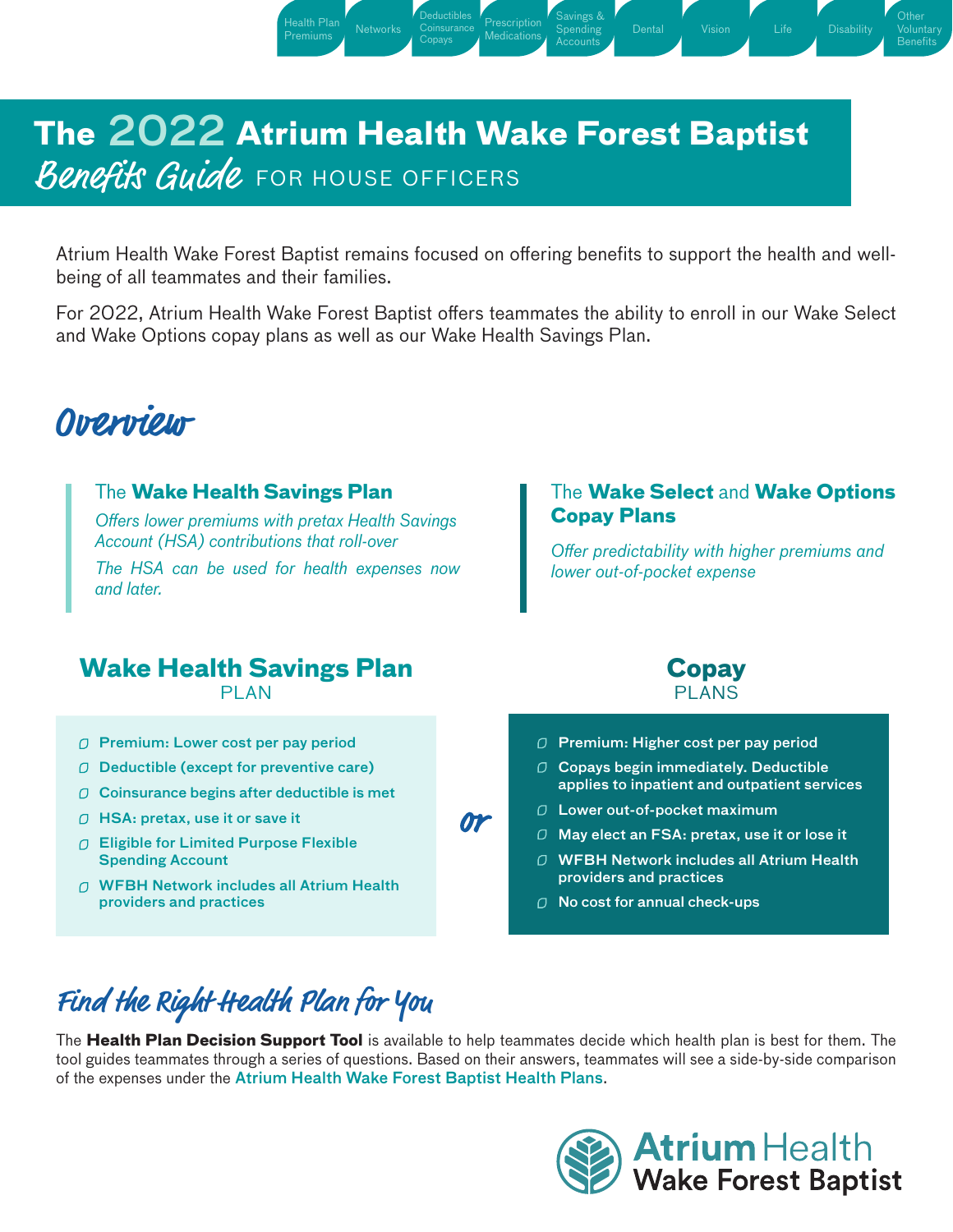#### Health Plan [Networks](#page-1-1) Coinsurance [Prescription](#page-3-0) Medications Copays **The** 2022 **Atrium Health Wake Forest Baptist** Benefits Guide

Deductibles **[Coinsurance](#page-2-0)**  [Savings &](#page-5-0) Spending

[Disability](#page-11-0)

**Other** [Voluntary](#page-12-0) Benefits

FOR HOUSE OFFICERS

### <span id="page-1-0"></span>**Health Plan Premiums**

Premiums are the amount you pay for your health plan per pay period.

[Health Plan](#page-1-0)

#### The premiums below represent a **BI-WEEKLY** pay schedule.

|                       | <b>Wake Health Savings PLAN</b>     |                                     | <b>Copay PLANS</b>           |
|-----------------------|-------------------------------------|-------------------------------------|------------------------------|
|                       |                                     | <b>Wake Select Plan</b>             | <b>Wake Options Plan</b>     |
|                       | <b>Full-Time</b><br><b>Teammate</b> | <b>Full-Time</b><br><b>Teammate</b> | <b>Full-Time</b><br>Teammate |
| Teammate-Only         | \$26.50                             | \$42.00                             | \$70.62                      |
| Teammate + Spouse     | \$128.77                            | \$154.15                            | \$260.77                     |
| Teammate + Child(ren) | \$107.54                            | \$131.54                            | \$223.85                     |
| Family                | \$170,00                            | \$210.92                            | \$359.08                     |

**Working spouse** surcharge applies if your covered spouse works full-time (30 hours or more per week) and is eligible for ACAcreditable medical coverage through their employer (not applicable if your spouse works part-time, is self-employed or works for Atrium Health Wake Forest Baptist). When enrolling, you will be required to answer a question about your spouse's employment. If you enroll in the Wake Options Plan your monthly surcharge will be \$200, all other plans' surcharges will be \$100/month.

### <span id="page-1-1"></span>**Networks**

The WFBH Network offers the most cost-effective tier for healthcare services. Managing your healthcare expenses means you know where to find the most cost-effective healthcare and prescription medications. Lower your healthcare costs by choosing the WFBH Network. The MedCost Network is only available to teammates enrolled in the Wake Options Plan.

| SWFBH Network               | The most cost-effective tier; includes the exceptional network of primarily Atrium Health Wake<br>Forest Baptist and all Atrium Health physicians, providers, facilities and laboratories |
|-----------------------------|-------------------------------------------------------------------------------------------------------------------------------------------------------------------------------------------|
| <b>\$\$ MedCost Network</b> | Higher cost network than the WFBH Network. Includes the MedCost network of providers,<br>facilities and laboratories                                                                      |

To find Atrium Health Wake Forest Baptist physicians and providers, go to **[www.MedCost.com](http://www.MedCost.com)**.

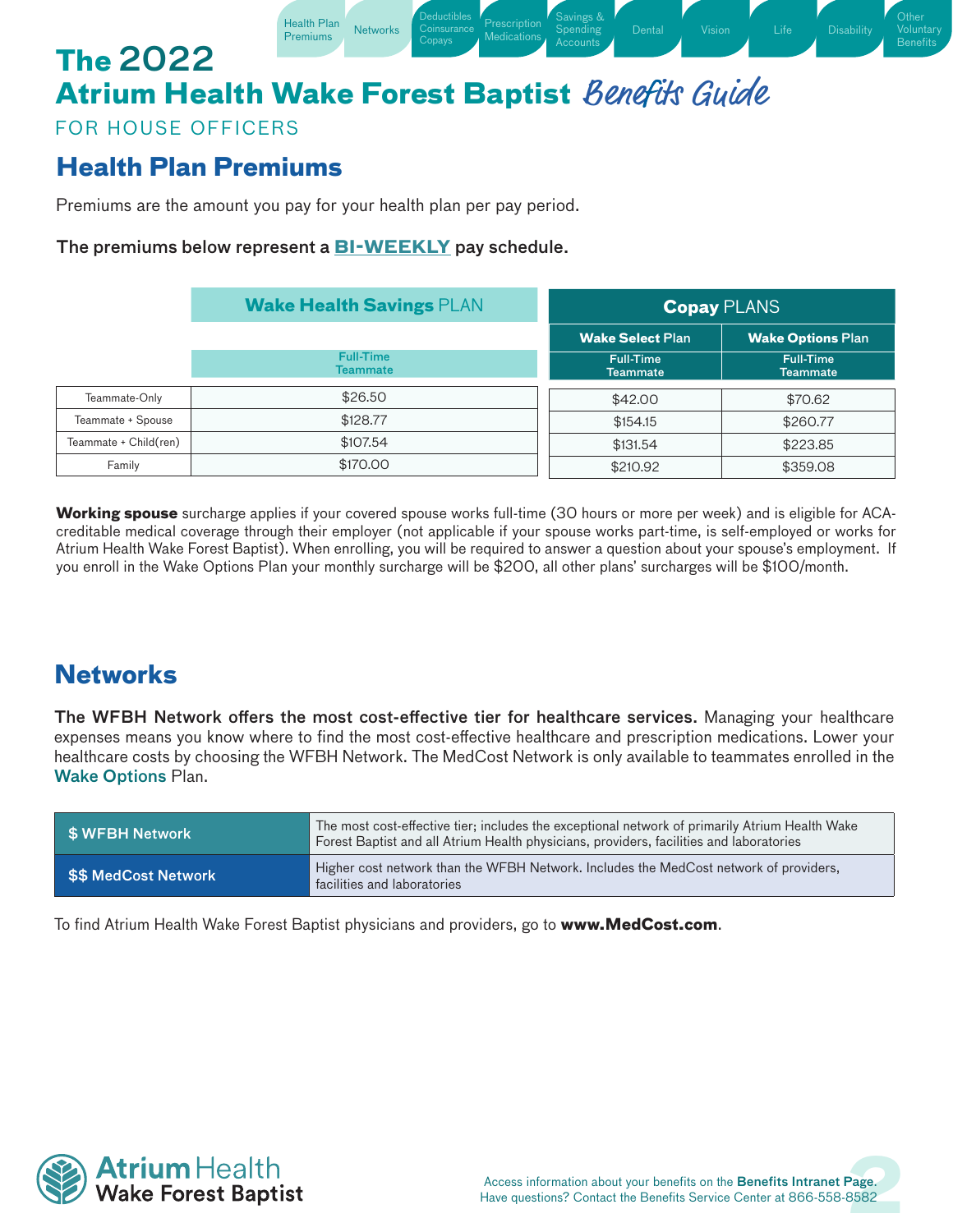**Deductibles [Coinsurance](#page-2-0)** Copays

**[Prescription](#page-3-0) Medications**  [Savings &](#page-5-0) Spending

[Disability](#page-11-0)

**Other** [Voluntary](#page-12-0) **Benefits** 

### FOR HOUSE OFFICERS

## <span id="page-2-0"></span>**Deductibles, Coinsurance & Copays**

[Health Plan](#page-1-0)

Premiums [Networks](#page-1-1)

A DEDUCTIBLE is the amount you owe for covered healthcare services and most prescription medications. *How deductibles work:*

- **Wake Health Savings Plan**: Deductible applies to office visits, medications, and outpatient and inpatient services with the exception of preventive care
- **Copay Plans**: No deductibles for office visits, medications or preventive care. Deductibles apply to outpatient and inpatient services.

COINSURANCE is the percentage you pay for covered services once you've met the annual deductible.

A COPAY is a flat dollar amount you typically pay for things like physician office visits and most prescription medications.

### PREVENTIVE CARE

The Atrium Health Wake Forest Baptist Health Plans cover preventive care such as wellness office visits, wellness immunizations, PAP smears, mammograms and colonoscopies at 100%.

|                                                       | <b>Wake Health Savings PLAN</b>        | <b>Copay PLANS</b>       |                          |                                       |  |
|-------------------------------------------------------|----------------------------------------|--------------------------|--------------------------|---------------------------------------|--|
|                                                       | <b>Wake Health Savings Plan (HSA)*</b> | <b>Wake Select Plan*</b> | <b>Wake Options Plan</b> |                                       |  |
|                                                       | <b>WFBH Network</b>                    | <b>WFBH Network</b>      |                          | <b>WFBH Network   MedCost Network</b> |  |
| <b>Deductible</b><br>Single/Family                    | \$1,400/\$2,800                        | \$1,000/\$2,000          |                          | \$1,000/\$2,000 \$3,000/\$6,000       |  |
| <b>OOP Max, Including Deductible</b><br>Single/Family | \$4,000/\$8,000                        | \$4,000/\$8,000          | \$4,000/\$8,000          | \$6,000/<br>\$12,000                  |  |
| <b>HSA Employer Contribution</b><br>Single/Family     | \$600/\$1,200                          | N/A                      | N/A                      | N/A                                   |  |
| <b>Coinsurance After Deductible</b>                   | 20%                                    | 20%                      | 20%                      | 40%                                   |  |
| ER.<br>(Copay waived if admitted)                     | 20%                                    | \$200                    | \$200                    | \$200                                 |  |
| <b>Preventive Care</b>                                | \$0                                    | \$0                      | \$0                      | \$0                                   |  |
| <b>PCP</b>                                            | 20%                                    | \$10                     | \$10                     | \$40                                  |  |
| <b>Specialist</b>                                     | 20%                                    | \$20                     | \$20                     | \$70                                  |  |
| <b>Urgent Care</b>                                    | 20%                                    | \$20                     | \$20                     | \$55                                  |  |
| <b>Mental Health/Substance Abuse</b>                  | 20%                                    | \$10                     | \$10                     | \$40                                  |  |

\*These plans have an Out-of-Area (OOA) option for teammates who do not reside in the Atrium Health Wake Forest Baptist service area.

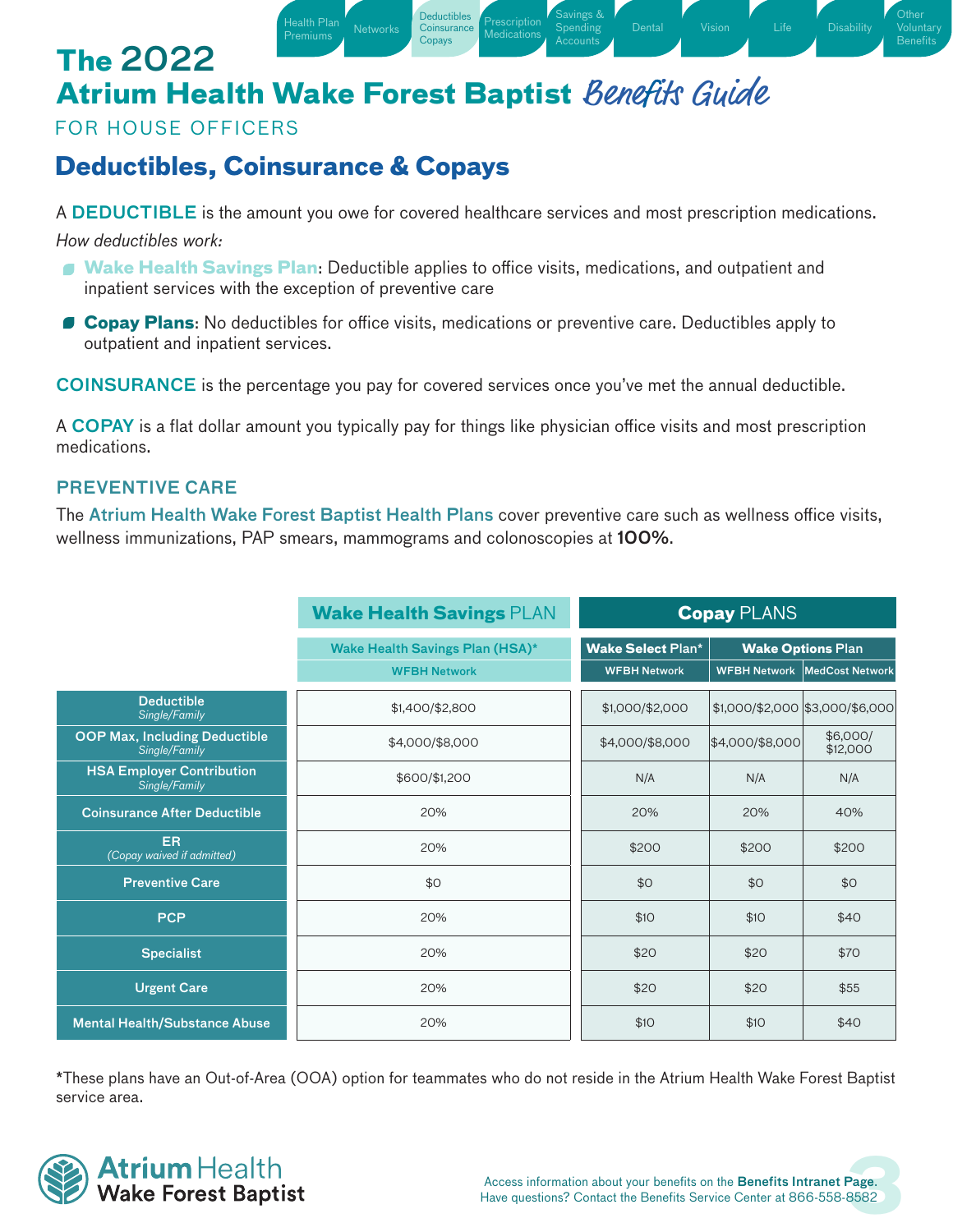Health Plan [Networks](#page-1-1) Consumbor [Prescription](#page-3-0)<br>Premiums Retworks Consumer Medications

**Deductibles [Coinsurance](#page-2-0)** Copays

[Health Plan](#page-1-0)

### FOR HOUSE OFFICERS

# <span id="page-3-0"></span>**Prescription Medications**

If you enroll in a health plan, you automatically receive prescription coverage administered by Optum. Your cost will be lower if you use Atrium Health Wake Forest Baptist pharmacies for acute prescriptions (less than 30 days). Other retail pharmacies may be used for acute prescriptions but may require a higher copay or coinsurance.

**Medications** 

[Savings &](#page-5-0) Spending Accounts

[Disability](#page-11-0)

**Other** [Voluntary](#page-12-0) **Benefits** 

Maintenance and specialty medications must be filled at an Atrium Health Wake Forest Baptist pharmacy or through the Employee Prescription Mail Service. Enrollees in the Wake Select Plan, Wake Options Plan and Wake Select OOA Plan can get a three-month supply of generic or preferred brand maintenance medications for a two-month copay at Atrium Health Wake Forest Baptist pharmacies (including the Employee Prescription Mail Service).

Your copays and coinsurance for up to a 30-day supply of medication are shown in the chart below.

|                              |                                                                                              | <b>Wake Health Savings PLANS</b>                                                             |                                                                                              | <b>Wake Select &amp; Wake Options PLANS</b>                                                  |
|------------------------------|----------------------------------------------------------------------------------------------|----------------------------------------------------------------------------------------------|----------------------------------------------------------------------------------------------|----------------------------------------------------------------------------------------------|
|                              | <b>WFBH Pharmacy Copay</b><br>(30-day supply)                                                | Non-WFBH/Retail<br><b>Pharmacy Copay</b>                                                     | <b>WFBH Pharmacy Copay</b><br>(30-day supply)                                                | Non-WFBH/Retail<br><b>Pharmacy Copay</b>                                                     |
| <b>Deductible</b>            | Combined with health<br>deductible                                                           | Combined with health<br>deductible                                                           | Combined with health<br>deductible                                                           | Combined with health<br>deductible                                                           |
| <b>Out-of-Pocket Maximum</b> | Prescription copays and<br>coinsurance apply to<br>your health plan<br>out-of-pocket maximum | Prescription copays and<br>coinsurance apply to<br>your health plan<br>out-of-pocket maximum | Prescription copays and<br>coinsurance apply to<br>your health plan<br>out-of-pocket maximum | Prescription copays and<br>coinsurance apply to<br>your health plan<br>out-of-pocket maximum |
| <b>Generics</b>              | Meet deductible,<br>then \$10 copay                                                          | Meet deductible,<br>then \$20 copay                                                          | \$12                                                                                         | \$20                                                                                         |
| <b>Preferred</b>             | Meet deductible.<br>then \$35 copay                                                          | Meet deductible.<br>then $$45$ copay                                                         | \$30                                                                                         | 35% coinsurance with \$35<br>minimum to \$80 maximum                                         |
| Non-Preferred                | Meet deductible.<br>then \$100 copay                                                         | Meet deductible.<br>then \$110 copay                                                         | \$60                                                                                         | 40% coinsurance with \$60<br>minimum to \$120 maximum                                        |

Note: Prescriptions will be automatically dispensed as generic if available. If you or your doctor chooses a brand name when a generic is available, additional charges may apply. The additional cost you pay in this case would not apply to your health plan deductible or out-of-pocket maximum.

### USING THE EMPLOYEE PRESCRIPTION MAIL SERVICE

No more waiting in line at the pharmacy. Save time by receiving prescriptions at home.

- Possible savings with lower-cost mail delivery pricing.
- 90-day refills on most medicine.
- Pharmacists are available by phone to answer your questions.
- Refill your prescription online, via smartphone, telephone or email.
- Free standard shipping.

Please note that prescriptions for controlled substances mailed to the home will require an adult 21 years of age or older to be present to sign for the package once it arrives.

To enroll, go to **[WakeHealth.Pharmacy](http://WakeHealth.Pharmacy)** or call 336-716-2982.

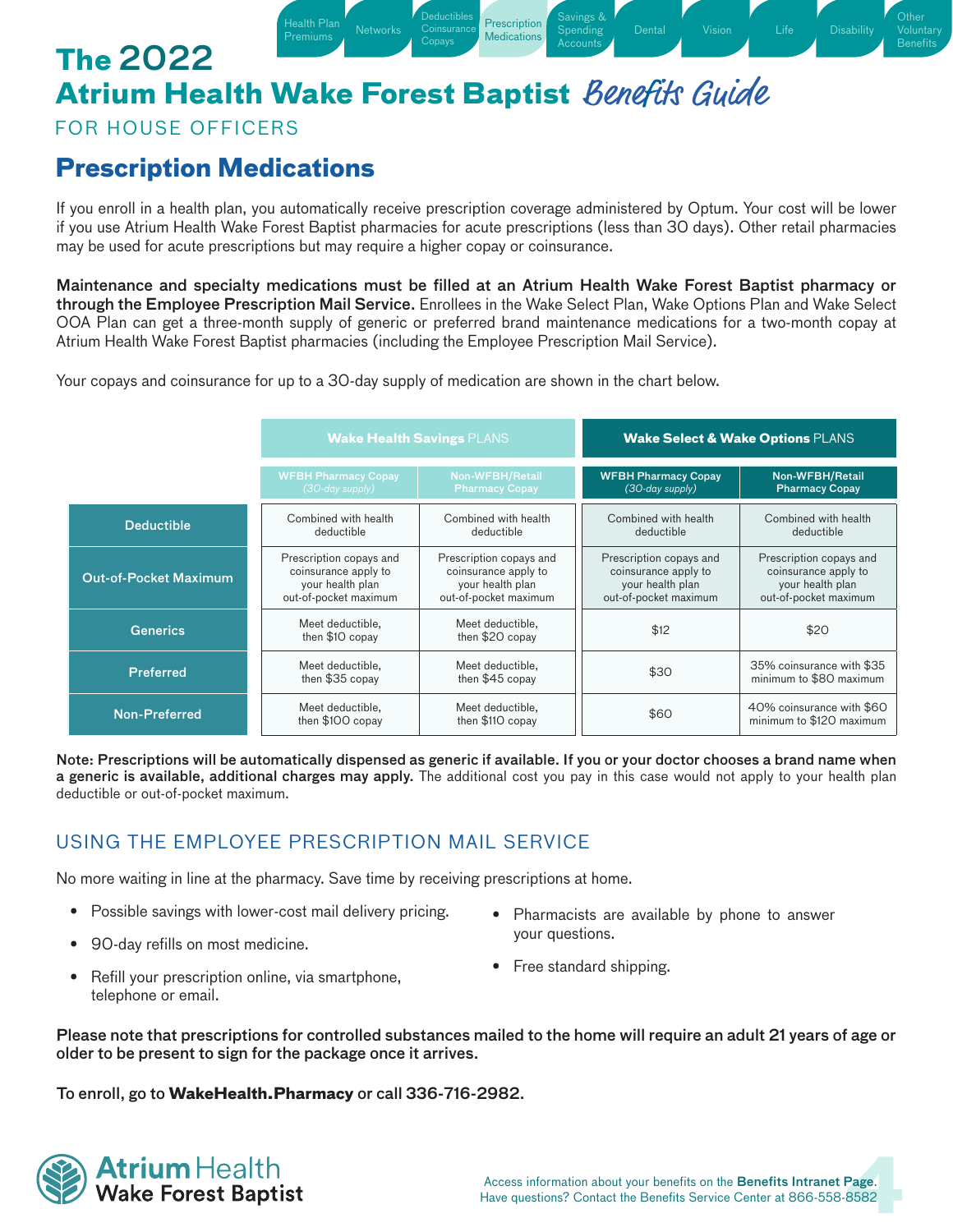Health Plan [Networks](#page-1-1) Coinsurance [Prescription](#page-3-0)

**Deductibles [Coinsurance](#page-2-0)** Copays

### FOR HOUSE OFFICERS

### **Prescription Medications** *continued*

[Health Plan](#page-1-0)

### HEALTHY OUTCOMES PARTNERSHIP FOR EMPLOYEES (HOPE)

Pharmacy Care Clinic administers an innovative program to care for employees and their dependents with diabetes, asthma, COPD or hypertension. Healthy Outcomes Partnership for Employees (HOPE) Program participants must be covered by an Atrium Health Wake Forest Baptist health plan. All program participants are offered enhanced care management for the conditions listed above.

**Medications** 

[Savings &](#page-5-0) Spending

[Dental](#page-7-0) [Vision](#page-8-0) [Life](#page-9-0) [Disability](#page-11-0)

**Other** [Voluntary](#page-12-0) **Benefits** 

To find out more about this program, please call 336-716-5946 or email **[HopeProgram@WakeHealth.edu](mailto:HopeProgram%40WakeHealth.edu?subject=)**.

### ONE-ON-ONE RX

This new service delivers enhanced care management to all individuals covered by an Atrium Health Wake Forest Baptist health plan. At no cost, participants are offered comprehensive medication management, health navigation and care coordination from a team of pharmacists, nurse navigators, and pharmacy technicians. All care is coordinated in collaboration with the participant's primary and/or specialty providers. Proactive and routine outreach may occur through telehealth visits (audio/ video) or e-visits (MyWakeHealth). At this time, all beneficiaries are automatically enrolled in this service and may be contacted by a team member. To learn more about this program, please email **[OneOnOneRx@wakehealth.edu](mailto:mailto:oneononerx%40wakehealth.edu?subject=)**.

### OUTPATIENT AND SPECIALTY PHARMACIES

Atrium Health Wake Forest Baptist operates the below pharmacies which can be used by teammates and patients. Operating hours are subject to change. Please contact your pharmacy directly to verify their hours of operation.

| <b>Winston-Salem</b>                                                                | North Tower Outpatient Pharmacy<br>Wake Forest Baptist Medical Center<br>Main floor, North Tower                       | 336-716-3363<br>Open 24 hours a day.                                                                             |
|-------------------------------------------------------------------------------------|------------------------------------------------------------------------------------------------------------------------|------------------------------------------------------------------------------------------------------------------|
|                                                                                     | Comprehensive Cancer Center Pharmacy<br>Wake Forest Baptist Medical Center<br>First floor, Comprehensive Cancer Center | 336-713-6808<br>Mon.-Fri.: 9 a.m.-5:30 p.m.; Sat.: 9 a.m.-5 p.m.; closed Sun.                                    |
|                                                                                     | Downtown Health Plaza Pharmacy<br>1200 N. Martin Luther King Jr. Drive                                                 | 336-713-9677<br>Mon.-Fri.: 8:30 a.m.-5 p.m.; closed Sat. and Sun.                                                |
|                                                                                     | Piedmont Plaza Pharmacy, Piedmont Plaza I<br>Lobby, 1920 W. First St.                                                  | 336-716-5800<br>Mon.-Fri.: 8 a.m.-4:30 p.m.; closed Sat. and Sun.                                                |
|                                                                                     | Specialty Home Infusion<br>Wake Forest Baptist Medical Center<br>Ground floor, North Tower                             | 336-713-8075<br>Mon.-Fri.: 7 a.m.-6 p.m.; closed Sat. and Sun.                                                   |
|                                                                                     | <b>Specialty Pharmacy</b><br>Wake Forest Baptist Medical Center<br>Main floor, North Tower                             | 336-713-7776<br>Mon.-Fri: 8 a.m.-5 p.m.; closed Sat. and Sun.                                                    |
| <b>Bermuda Run</b>                                                                  | Bermuda Run Pharmacy<br>Davie Medical Center, Plaza 1<br>329 NC Highway 801 N.                                         | 336-998-1030<br>Mon.-Fri.: 8:30 a.m.-6 p.m.; closed Sat. and Sun.                                                |
| <b>Clemmons</b><br>Medical Plaza-Clemmons Pharmacy<br>2311 Lewisville-Clemmons Road |                                                                                                                        | 336-713-0900<br>Mon.-Fri.: 7:30 a.m.-7 p.m.;<br>Sat. and Sun.: 8:30 a.m. - 6 p.m.                                |
| High Point Medical Center Retail Pharmacy<br><b>High Point</b><br>601 North Elm St. |                                                                                                                        | 336-878-6599<br>Mon., Wed., Fri.: 7 a.m. - 3:30 p.m.;<br>Tues., Thurs.: 9:30 a.m. - 6 p.m.; closed Sat. and Sun. |

Need a prescription filled over the weekend? If the outpatient pharmacy you normally use is not open, we can electronically transfer prescriptions and information to another of our pharmacies that has weekend hours. Check the list for a pharmacy near you.

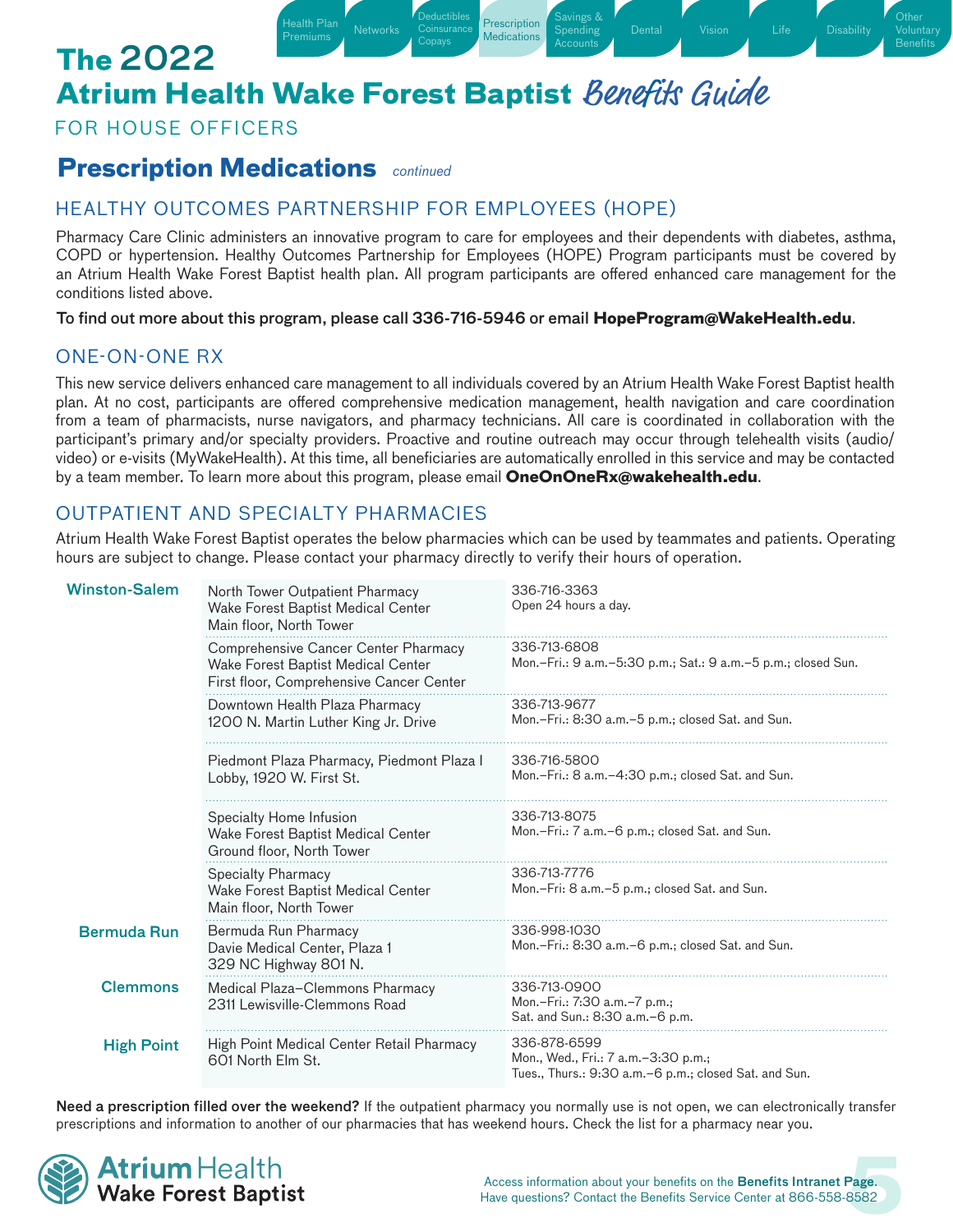Health Plan [Networks](#page-1-1) Coinsurance [Prescription](#page-3-0)

**Deductibles [Coinsurance](#page-2-0)** Copays

### FOR HOUSE OFFICERS

**The** 2022

### <span id="page-5-0"></span>**Savings and Spending Accounts**

#### **Atrium Health Wake Forest Baptist Contribution**

To help fund your account, members of the **Wake Health Savings Plan** who are fully vaccinated are eligible to receive an employer contribution:

Medications

[Savings &](#page-5-0) **Spending Accounts** 

**Other Benefits** 

\$600 annually for Teammate-Only Plan

[Health Plan](#page-1-0)

\$1,200 annually for Family Plans

Teammates who are enrolled in a **Copay Plan** and who meet the vaccination requirement will receive their employer contribution in an incentive account.

Teammates who are enrolled in the **Wake Health Savings Plan** and who meet the vaccination requirement will receive their employer contribution as a deposit into their Health Savings Account. *If you are fully vaccinated at the time of enrollment and you intend to contribute the maximum amount allowed by the IRS, please ensure that you reduce your teammate contribution to \$3,050 or \$6,100 to ensure that once the employer contribution is made, you don't exceed the IRS limit.*

### Options available with **Wake Health Savings** PLAN

#### **Health Savings Account (HSA)**

Administered by Bank of America, the HSA is yours to save for current and future healthcare-related expenses, such as your deductible, coinsurance and prescription medications. Your HSA is an important component of retirement savings. Teammates can make direct contributions to this account from their paycheck and one-time contributions. For participants of the **Wake Health Savings Plan,** the Atrium Health Wake Forest Baptist employer contribution will be deposited into the HSA.



*The maximum IRS contribution for the year includes the sum of all teammate and employer contributions, including eligible incentives. Teammates age 55 or older are allowed an additional "catch-up" contribution of \$1,000.*

#### **Here's what you need to know:**

Remember, preventive care, labs and most preventive medications are covered **100%** – you do not pay for preventive care. (Please note: Some services are not covered when out of network).

- Your Health Savings Account (HSA) is the key to the **Wake Health Savings Plan** you can build your savings.
	- Atrium Health Wake Forest Baptist will make an annual contribution to your HSA.
	- It is important for you to save in your HSA by putting in enough to meet your deductible and maximize your savings.
	- Dollars in your HSA are not taxed when you put them in or take them out for medical purposes.
	- Your HSA is a great savings vehicle for medical expenses now and in retirement.
	- HSA Contributions may be changed throughout the year in CORE Connect.

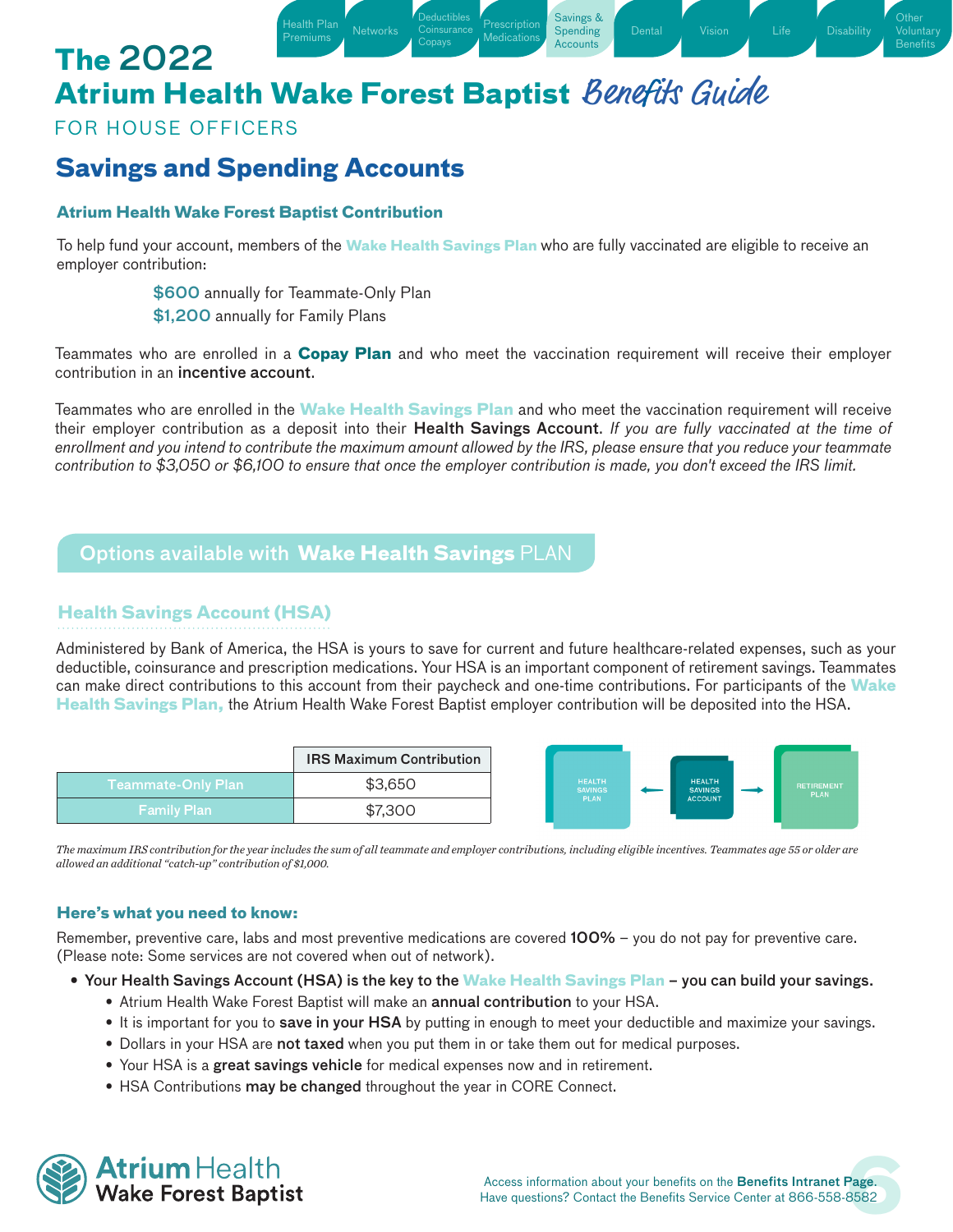Health Plan Metworks Coinsurance [Prescription](#page-3-0)

Deductibles **[Coinsurance](#page-2-0)** Copays

**Medications** 

[Savings &](#page-5-0) Spending **Accounts** 

FOR HOUSE OFFICERS

**The** 2022

### **Savings and Spending Accounts** *continued*

[Health Plan](#page-1-0)

Options available with **Wake Health Savings** PLAN

*continued*

**Other Benefits** 

#### **Teammate HSA Contributions to Meet IRS Maximum**

|                     | <b>Teammate Contribution*</b> | <b>Atrium Health Contribution</b> | <b>TOTAL</b> |
|---------------------|-------------------------------|-----------------------------------|--------------|
| Teammate-Only       | \$3,050 Annual Contribution   | \$600                             | \$3,650      |
| <b>Family Plans</b> | \$6,100 Annual Contribution   | \$1,200                           | \$7,300      |

*\*Calculation assumes the teammate is deemed eligible to receive the employer contribution in accordance with the Atrium Health Wake Forest Baptist vaccination policy.*

#### **Medicare and Your Health Savings Account (HSA)**

Atrium Health Wake Forest Baptist Health Plan participants should contact Medicare 6 to 12 months prior to turning age 65 to learn about options for healthcare coverage and rules for contributing to a Health Savings Account when Medicare eligible.

#### Questions about Medicare

For help in understanding how Medicare and your healthcare costs may fit into your overall retirement goals, call the Seniors' Health Insurance Information Program (SHIIP) – North Carolina at 855-408-1212. Teammates can also call Senior Services – Elder Care Choices at 336-748-2171.

Seniors' Health Insurance Information Program (SHIIP) details:

- SHIIP is available to anyone for FREE.
- SHIIP has representatives in every NC county.
- Teammates may make appointments for 1:1 phone calls or in-person meetings with a specialist.
- Teammates may contact a representative Monday through Friday, 8:00 a.m. to 5:00 p.m., by calling the SHIIP consumer information line at 855-408-1212 or via email.
- SHIIP can answer detailed questions about Medicare that Social Security Offices may not be able to answer.

### **Limited Purpose Flexible Spending Account (LPFSA)**

Administered by Bank of America, the LPFSA provides teammates with the opportunity to set aside additional pretax dollars to help pay for planned, qualified dental and vision expenses that occur during a 12-month period. This account is use it or lose it.

-Only and Family Plans IRS Maximum Contribution: \$2,750

### Options available with **Copay** PLANS

### **Flexible Spending Account (FSA)**

.<br>Administered by Bank of America, the FSA provides teammates with the opportunity to set aside additional pretax dollars to help pay for planned, qualified medical, dental and vision expenses that occur during a 12-month period. This account is use it or lose it.

**-Only and Family Plans IRS Maximum Contribution: \$2,750** 

For additional information visit **[SaveItUseIt.com](http://SaveItUseIt.com)**.

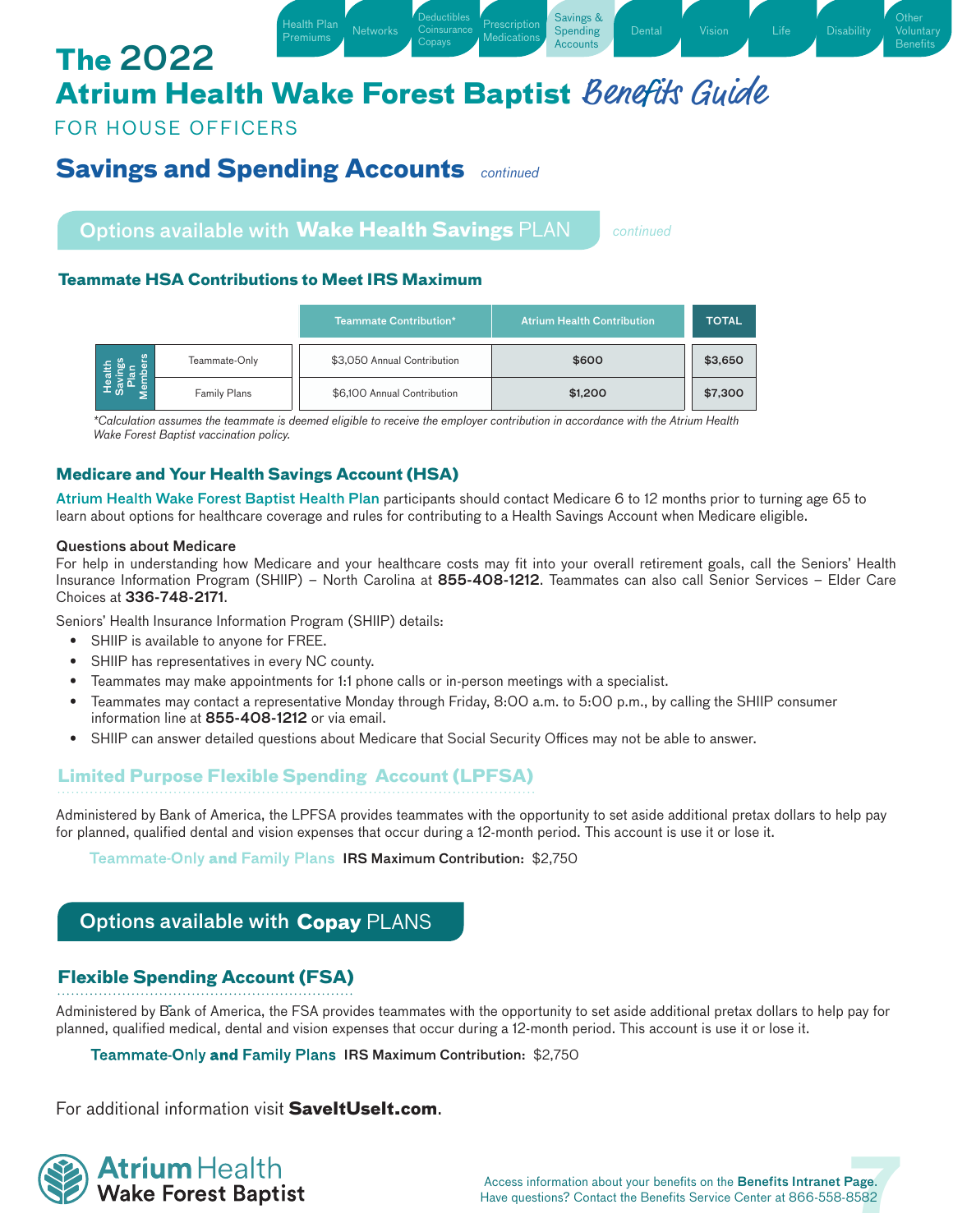Health Plan [Networks](#page-1-1) Coinsuration [Prescription](#page-3-0)<br>Premiums Retworks Coinsurance Medications

**Deductibles [Coinsurance](#page-2-0)** Copays

[Health Plan](#page-1-0)

FOR HOUSE OFFICERS

### <span id="page-7-0"></span>**Dental Plans**

Teammates have a choice between two dental plan options: Wake Dental Choice and Wake Dental Choice Plus, administered by MedCost. Both plans cover services up to a reasonable and customary charge.

**Medications** 

[Savings &](#page-5-0) Spending

**[Dental](#page-7-0) [Vision](#page-8-0)** [Life](#page-9-0) [Disability](#page-11-0)

**Other** [Voluntary](#page-12-0) Benefits

Dental coverage is open access which means that you can visit with the dentist of your choice. If your dentist will not file claims to MedCost on your behalf, you can pay your dentist directly and then file for reimbursement with MedCost.

|                                                    |                                                                                                                                                                                                                                                          | <b>Wake Dental Choice PLAN</b> | <b>Wake Dental Choice Plus PLAN</b> |
|----------------------------------------------------|----------------------------------------------------------------------------------------------------------------------------------------------------------------------------------------------------------------------------------------------------------|--------------------------------|-------------------------------------|
| <b>Annual Deductible</b>                           | does not apply to preventive care<br>or orthodontia                                                                                                                                                                                                      | \$50 individual / \$150 family | \$50 individual / \$150 family      |
| <b>Annual Maximum</b><br>per Covered Individual    | does not include orthodontia                                                                                                                                                                                                                             | \$750                          | \$1,750                             |
| <b>Orthodontia Lifetime</b><br><b>Maximum</b>      | Orthodontia benefit limited to dependent<br>children only, up to age 19                                                                                                                                                                                  | Not covered                    | \$2,000                             |
| <b>Preventive Care</b>                             | includes: oral exams [2 per year],<br>prophylaxis [2 per year], topical fluoride<br>up to age 15 [2 per year], emergency<br>treatment of pain, bitewing X-rays [1 per<br>year], full mouth services [once every 3<br>years], sealants, space maintainers | 100%<br>No deductible          | 100%<br>No deductible               |
| <b>Restorative and Surgical</b><br><b>Services</b> | includes: anesthesia, office visits, pulp cap,<br>root canal, periodontal scaling, replantation,<br>oral surgery                                                                                                                                         | 80% after deductible           | 80% after deductible                |
| <b>Prosthetics</b>                                 | includes: bridges, dentures, partials,<br>inlays, onlays, crowns and dental implants                                                                                                                                                                     | Not covered                    | 50% after deductible                |
| <b>Orthodontia</b>                                 | includes: treatment plan, retention<br>appliance, full-banded orthodontia and<br>fixed or removable appliance for tooth<br>guidance. Orthodontia benefit limited to<br>dependent children only, up to age 19.                                            | Not covered                    | 50% after deductible                |

### **Dental Premiums**

Premiums are the amount you pay for your dental coverage per pay period.

The premiums below represent a **BI-WEEKLY** pay schedule.

|                       | <b>Wake Dental Choice PLAN</b> | <b>Wake Dental Choice Plus PLAN</b> |
|-----------------------|--------------------------------|-------------------------------------|
|                       | <b>Full-Time Teammate</b>      | <b>Full-Time Teammate</b>           |
| Teammate-Only         | \$7.85                         | \$13.38                             |
| Teammate + Spouse     | \$16.62                        | \$30.92                             |
| Teammate + Child(ren) | \$17,08                        | \$33.69                             |
| Family                | \$20.77                        | \$39.69                             |

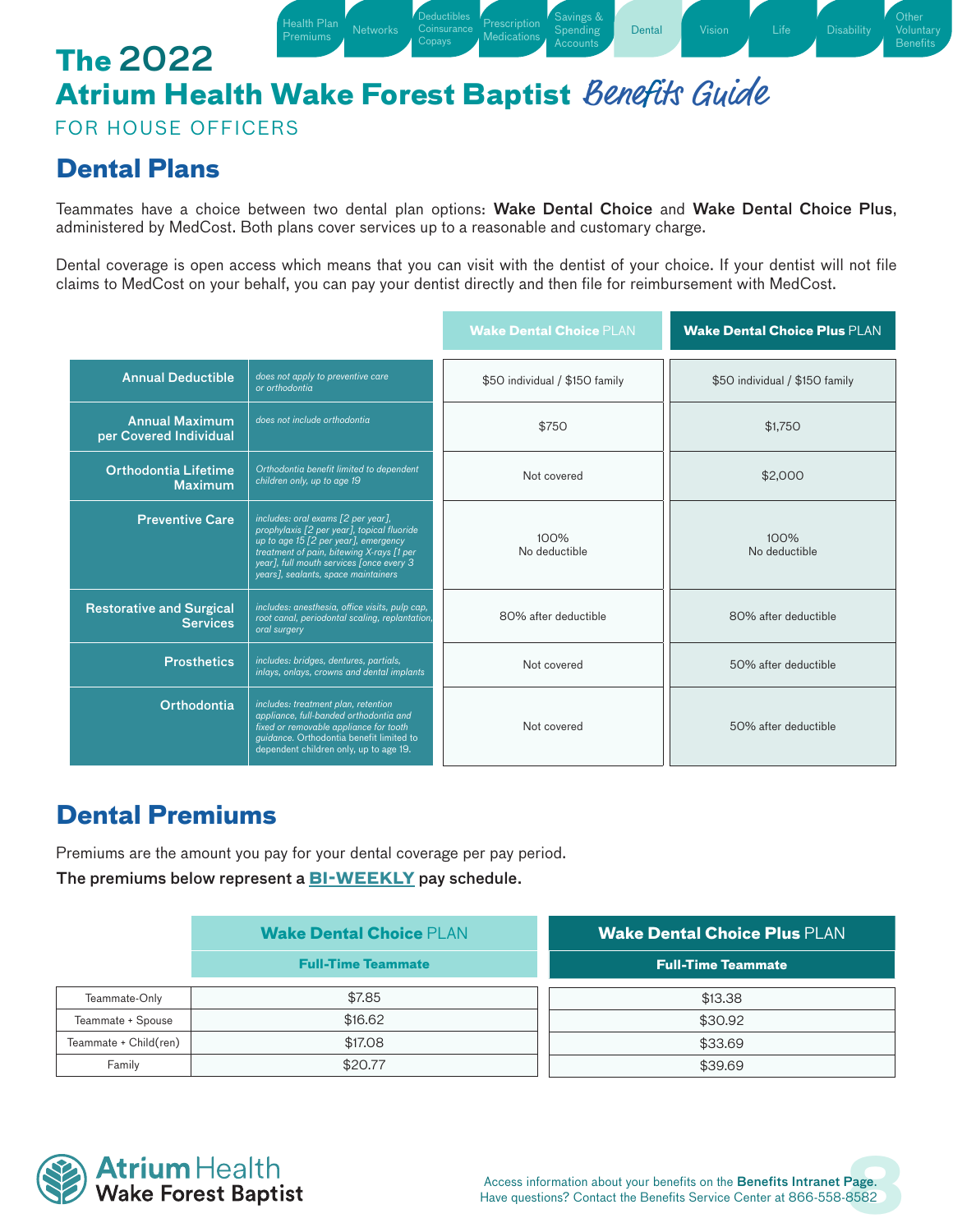Health Plan [Networks](#page-1-1) Coinsurance [Prescription](#page-3-0)<br>Premiums Retworks Coinsurance Medications

**Deductibles [Coinsurance](#page-2-0)** Copays

[Health Plan](#page-1-0)

FOR HOUSE OFFICERS

### <span id="page-8-0"></span>**Vision Plans**

The Atrium Health Wake Forest Baptist vision plan is provided through Community Eye Care (CEC).

The vision plan helps to pay for routine periodic exams, eyeglasses, contacts and related supplies. When you visit CEC providers you receive discounted services, with the plan paying a percentage of your cost.

**Medications** 

[Savings &](#page-5-0) Spending Accounts

[Vision](#page-8-0) [Life](#page-9-0) [Disability](#page-11-0)

**Other** [Voluntary](#page-12-0) Benefits

For out-of-network providers you will still receive the full covered benefit however you must pay the provider at the time of service and will need to file a manual claim with CEC to receive any applicable reimbursements.

*Below are some advantages of the CEC vision plan:*

- **Extensive network:** CEC has a large network of private practice doctors, including our Atrium Health Wake Forest Baptist providers, and major retail chains. Whether you are looking for an optometrist, ophthalmologist, retail optical center or online eyewear retailer, CEC's got you covered. Our interactive provider search tool, located online at cecvision. com/search, makes it easy to find the right provider for you.
- **Wellness:** Routine eye care is important for your overall health and well-being. Undiagnosed diseases, such as diabetes, high blood pressure and glaucoma can be detected during an annual eye exam. As a CEC member, you can even purchase non-prescription sunglasses to protect your eyes from the sun. Non-prescription sunglasses must be purchased at an optical center that sells prescription eyewear to be covered by your eyewear allowance.
- **Children's benefits and retinal screening:** Children under the age of 13 and who are enrolled in vision receive an additional eye exam each benefit plan year and a new pair of glasses each benefit plan year if their prescription changes by .5 diopter or greater. The second eye exam is covered in full with no copay. The second pair of glasses is covered up to the \$275 eyewear allowance. Services must be obtained from an in-network CEC provider and members will be reimbursed for the additional benefits.

# **Vision Premiums**

Premiums are the amount you pay for your vision coverage per pay period.

The premiums below represent a **BI-WEEKLY** pay schedule.

|                       | <b>Community Eye Care (CEC) PLAN</b> |
|-----------------------|--------------------------------------|
|                       | <b>Full-Time Teammate</b>            |
| Teammate-Only         | \$3.68                               |
| Teammate + Spouse     | \$7.62                               |
| Teammate + Child(ren) | \$7.62                               |
| Family                | \$11,77                              |

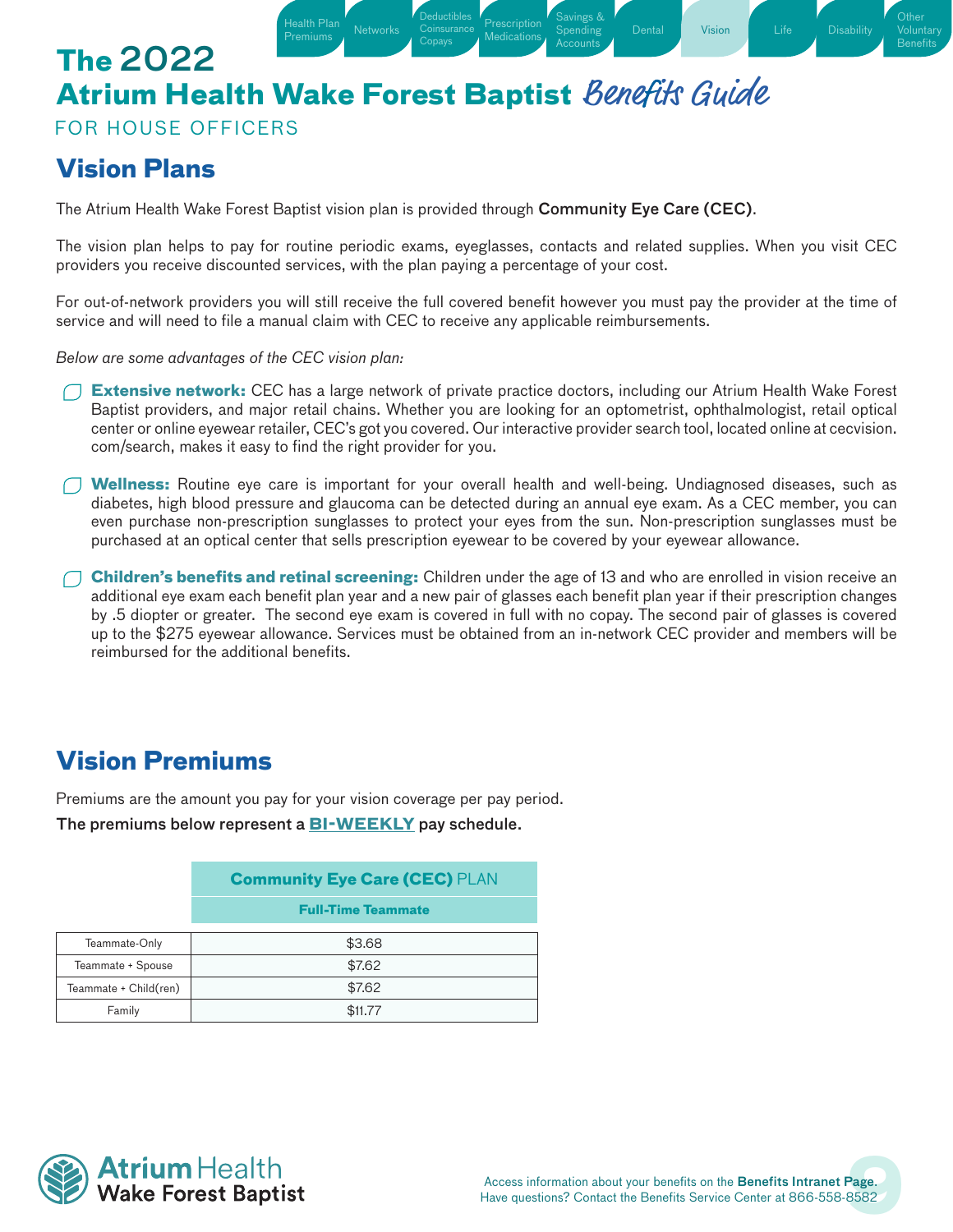Health Plan [Networks](#page-1-1) Coinsurance [Prescription](#page-3-0)<br>Premiums Metworks Coinsurance Medications

Deductibles **[Coinsurance](#page-2-0)** Copays

[Health Plan](#page-1-0)

### FOR HOUSE OFFICERS

# <span id="page-9-0"></span>**Life and AD&D Coverage**

Atrium Health Wake Forest Baptist Life and AD&D plans are provided through New York Life (formerly Cigna).

**Medications** 

[Savings &](#page-5-0) Spending Accounts

[Disability](#page-11-0)

**Other** [Voluntary](#page-12-0) **Benefits** 

### BASIC LIFE AND AD&D INSURANCE

As an Atrium Health Wake Forest Baptist teammate you automatically receive basic life insurance and accidental death and dismemberment (AD&D) coverage at no cost to you—generally equal to one times your annual salary, rounded up to the next \$1,000 (up to \$200,000). Life and AD&D coverage is an employer-paid benefit for eligible teammates.

### SUPPLEMENTAL LIFE INSURANCE

If you think you need more coverage than the basic coverage provides, you may purchase supplemental life and AD&D insurance up to four times your basic annual salary, rounded up to the next \$1,000, subject to the maximum benefit level and approval by New York Life.

If you add or increase supplemental life coverage during open enrollment, your election is not guaranteed to be approved. You will receive an email from New York Life with a link to their online Evidence of Insurability (EOI) form. The EOI process is sometimes called providing "evidence of good health" and is used to qualify for certain amounts of life insurance. You must complete the EOI process and be approved by New York Life before new or increased coverage can take effect.

### DEPENDENT LIFE INSURANCE

You also may purchase life insurance in the amount of \$10,000 or \$25,000 for your spouse and/or for each of your eligible children. If you add or increase life insurance for your spouse, you will receive an email from New York Life with a link to their online EOI form. Your spouse must complete the EOI process and be approved by New York Life before new or increased coverage can take effect. Children are not required to complete the EOI process.

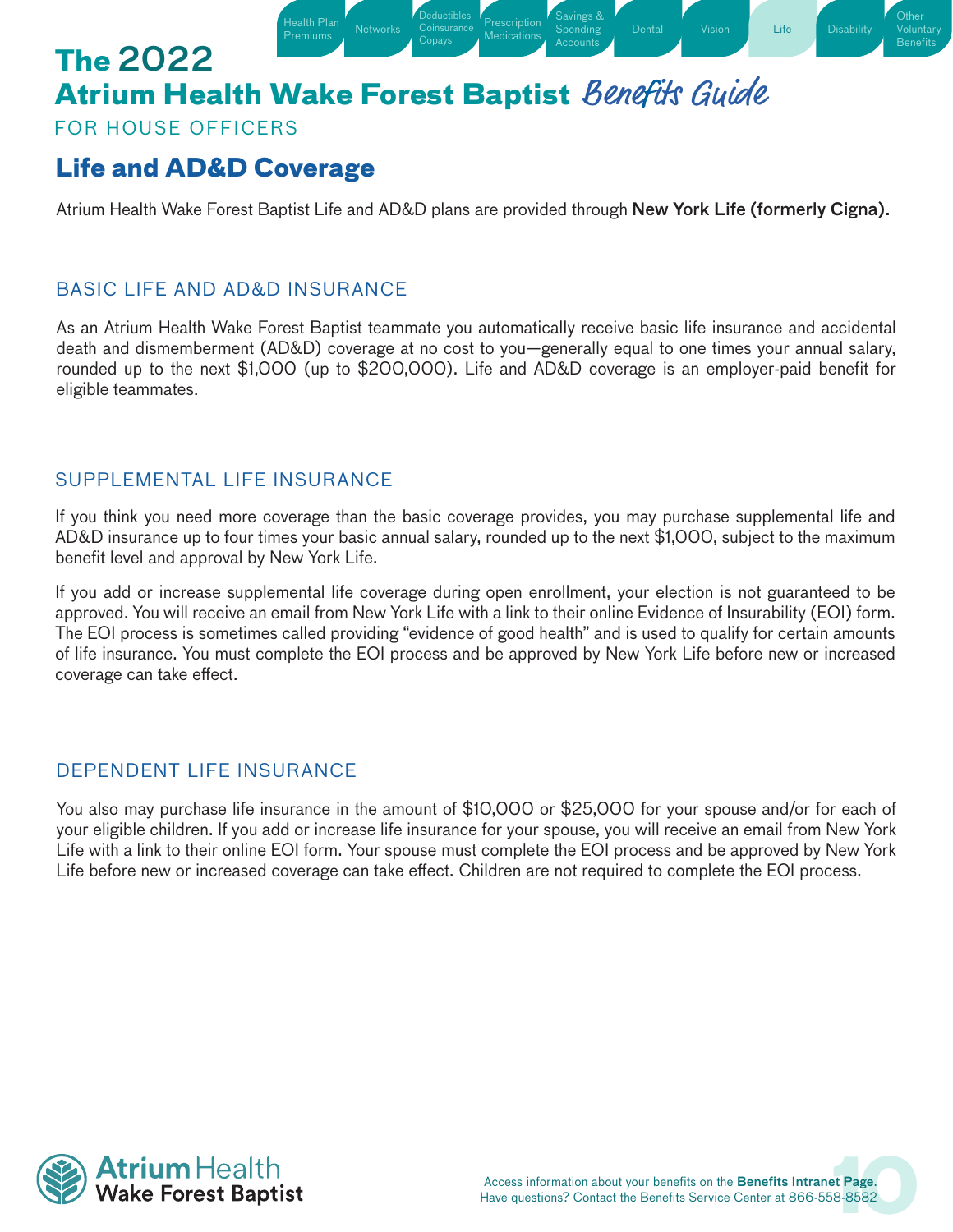Health Plan [Networks](#page-1-1) Coinsurance [Prescription](#page-3-0)<br>Premiums Medications (Conavs Medications

Deductibles **[Coinsurance](#page-2-0)** Copays

[Health Plan](#page-1-0)

FOR HOUSE OFFICERS

### **Life and AD&D Premiums**

Your supplemental life and AD&D insurance costs are based on your age and eligible earnings as of your birthday.

**Medications** 

[Savings &](#page-5-0) Spending

[Dental](#page-7-0) [Vision](#page-8-0) [Life](#page-9-0) [Disability](#page-11-0)

**Other** [Voluntary](#page-12-0) **Benefit** 

| Age                              | Under 35 | 35-39 | $40 - 44$ | 45-49 | 50-54 | 55-59 | 60-64 | 65-69 | $70+$ |
|----------------------------------|----------|-------|-----------|-------|-------|-------|-------|-------|-------|
| Bi-Weekly<br>Rate per<br>\$1,000 | 0.022    | 0.027 | 0.039     | 0.059 | 0.093 | 0.144 | 0.174 | 0.268 | 0.434 |

#### How to calculate your per pay period cost

Go to CORE Connect to view your life insurance costs. Or you can choose to calculate per pay period costs yourself by using this formula:

Multiply your annual pay by the multiple selected and then round up to the next \$1,000.

Divide this amount by \$1,000 and multiply by the bi-weekly rate shown in the table.



*For example, if you are age 37, earn \$40,000 per year, are paid bi-weekly and choose 2x your pay in life insurance, here's how you would calculate your costs:* 

*\$40,000 x 2 = \$80,000 ÷ \$1,000 = \$80 x \$0.027 =* \$2.16 *your bi-weekly cost.*

Since supplemental life and AD&D premiums are based on current salary, your premiums will increase if your salary increases. Premiums will also increase after your birthday when you reach age 35, 40, 45, 50, 55, 60, 65 or 70. Age reduction rules apply. Benefits will reduce to 65% of your elected coverage upon attaining the age of 70 and will reduce to 50% of your elected coverage upon attaining the age of 75.

## **Dependent Life Insurance Rates**

|                               |          | <b>Bi-Weekly</b> |
|-------------------------------|----------|------------------|
| <b>Spouse Coverage Amount</b> | \$10,000 | \$.83            |
|                               | \$25,000 | \$1.66           |
| <b>Child Coverage Amount</b>  | \$10,000 | \$0.42           |
|                               | \$25,000 | \$1.04           |

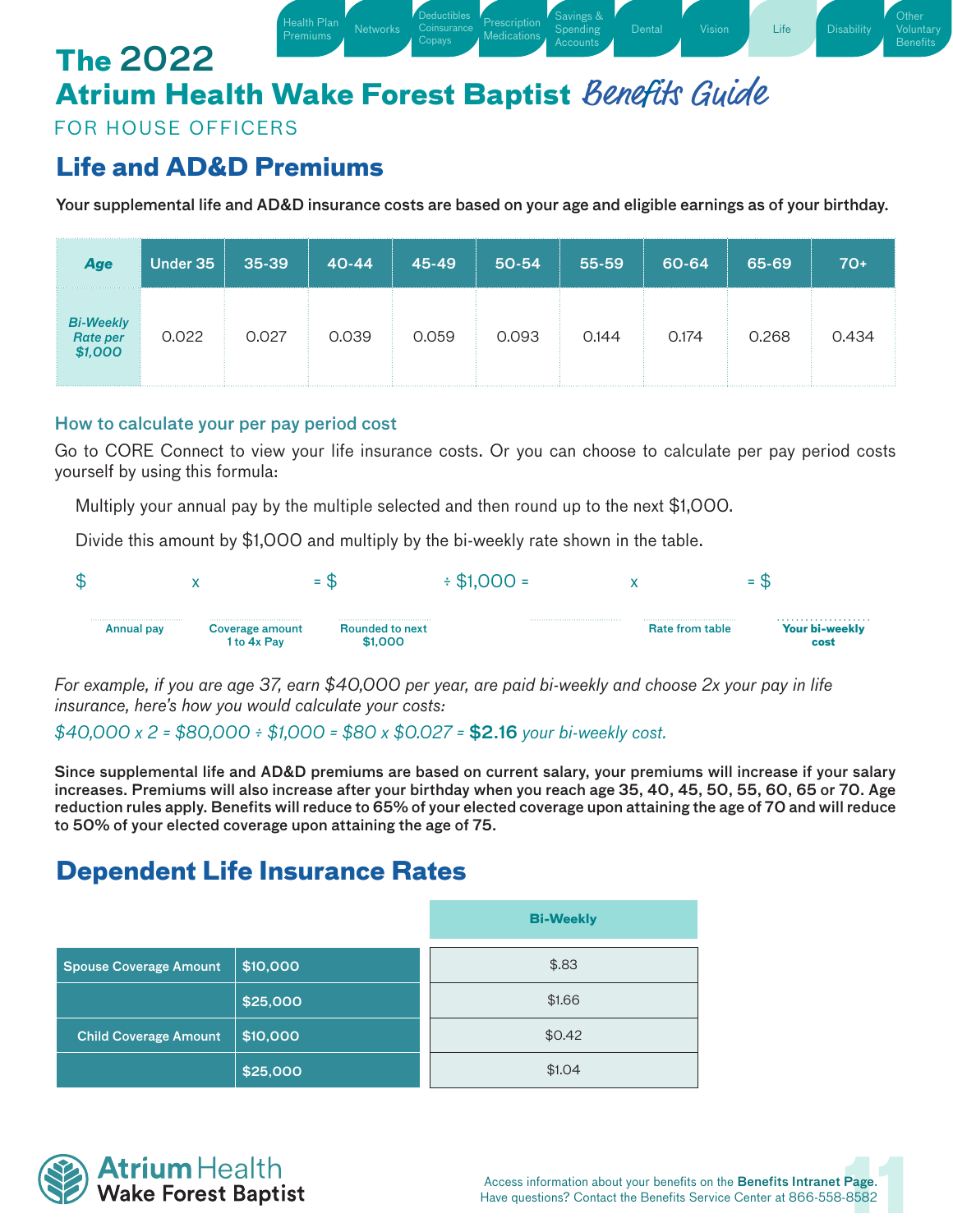Health Plan [Networks](#page-1-1) Coinsurance [Prescription](#page-3-0)<br>Premiums Metworks Consus Medications

**Deductibles [Coinsurance](#page-2-0)** Copays

### FOR HOUSE OFFICERS

## <span id="page-11-0"></span>**Disability Coverage**

Atrium Health Wake Forest Baptist offers long-term disability (LTD) coverage to protect you in case you cannot work for an extended period of time due to an illness, injury or other condition. This coverage is provided through New York Life (formerly Cigna).

Medications

[Savings &](#page-5-0) Spending

**[Disability](#page-11-0)** 

**Other Benefits** 

### SHORT TERM DISABILITY/SALARY CONTINUATION

[Health Plan](#page-1-0)

If you are on an approved medical leave, short-term disability (STD)/salary continuation coverage continues your salary at 100% until applicable disability insurance takes effect. STD/salary continuation has no cash value and will not be paid to you when you leave Atrium Health Wake Forest Baptist. STD/salary continuation is an employer-paid benefit for House Officers.

### LONG TERM DISABILITY

LTD benefits begin after you have been disabled for more than 90 days. The coverage ensures that, if benefits are approved, you will receive 66 %% of your pay up to a maximum benefit of \$3,000 per month. Approved benefits are payable for the duration of your disability until age 65 (or older, if your disability begins on or after age 62) or until other plan limitations have been met. LTD benefits may be reduced by amounts of other income you receive. LTD coverage is an employer-paid benefit for eligible teammates. There is no action required on your part; Atrium Health Wake Forest Baptist will automatically enroll you in the LTD plan if you're eligible.

### INDIVIDUAL DISABILITY INCOME PLAN

During training, the Atrium Health Wake Forest Baptist Office of Graduate Medical Education (GME) offers you an opportunity to purchase individual "own occupation"\* disability plans from major carriers at negotiated discounts through Mensh Insurance. These plans can help protect more of your income today and establish a foundation for comprehensive income protection that will grow with you over your career. For example, all Residents/Fellows will have access to an even greater discount with guaranteed issue individual policies upon graduation from the GME program.

#### Contact Mensh Insurance at **https://insurestat.com/wake** or **336-631-5503** for further details.

\*Own occupation plans pay you a disability benefit if you are unable to work at a job in your own occupation.